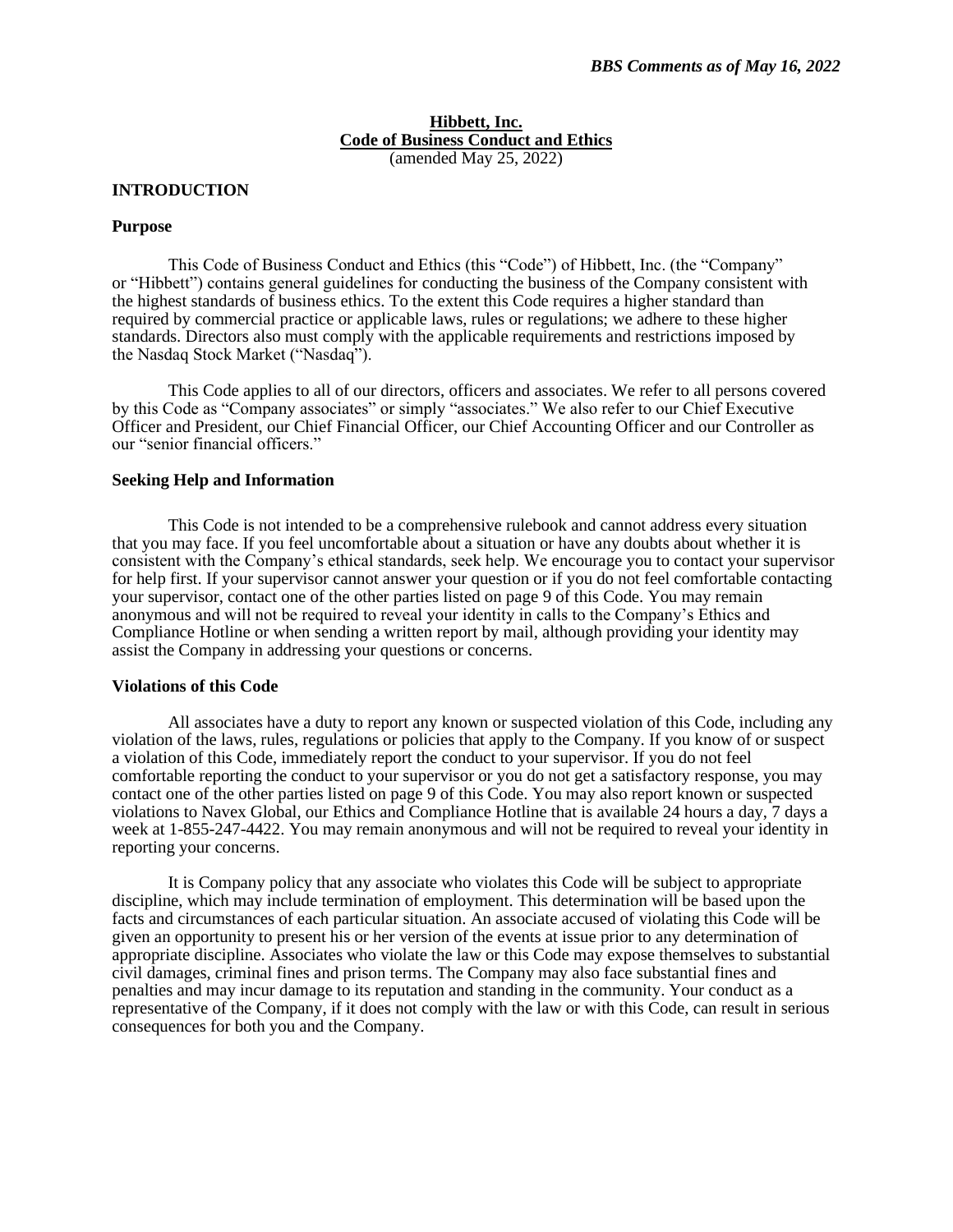### **Policy Against Retaliation**

The Company prohibits retaliation against an associate who seeks help or reports known or suspected violations. Any reprisal or retaliation against an associate, because the associate sought help or filed a report, will be subject to disciplinary action, including potential termination of employment.

### **Waivers of this Code**

Waivers of this Code for associates may be made only by an executive officer of the Company. Any waiver of this Code for our directors, executive officers or senior financial officers may be made only by our Board of Directors (the "Board") and will be disclosed to the public as required by law or the rules of the Securities Exchange Commission (the "SEC") and Nasdaq.

## **CONFLICTS OF INTEREST**

### **Identifying Potential Conflicts of Interest**

A conflict of interest can occur when an associate's private interest interferes, or appears to interfere, with the interests of the Company as a whole. The best policy is to avoid private interests that influence your ability to act in the interests of the Company or that make it difficult to perform your work objectively and effectively. Conflicts of interest are prohibited as a matter of Company policy, except as approved under guidelines established by the Board, as described later in this Code.

Identifying potential conflicts of interest may not always be clear-cut, but the following list provides some typical examples. Unless specific approval is granted under Company guidelines:

- Outside Employment. No associate should be employed by, serve as a director of, or provide any services to a company that is a customer, supplier or competitor of the Company, unless specifically approved by the Company's President and Chief Executive Officer.
- Improper Personal Benefits. No associate should obtain any personal benefits or favors of material value to the associate because of his or her position with the Company.
- Financial Interests. No associate should have a significant financial interest (ownership or otherwise) in any company that is a material customer, supplier or competitor of the Company, unless the transaction has been specifically approved by the Company's President and Chief Executive Officer. A "significant financial interest" means (i) ownership of greater than 1% of the equity of a material customer, supplier or competitor or (ii) an investment in a material customer, supplier or competitor that represents more than 5% of the total assets of the associate.
- Loans or Other Financial Transactions. No associate should obtain loans or guarantees of personal obligations from, or enter into any other personal financial transaction with, any company that is a material customer, supplier or competitor of the Company, unless specifically approved by the Company's President and Chief Executive Officer. This guideline does not prohibit arms-length transactions with banks, brokerage firms or other financial institutions with which the Company may do business.
- Service on Boards and Committees. No associate should serve on a board of directors or trustees or on a committee of any entity (whether profit or not-for-profit) whose interests reasonably would be expected to conflict with those of the Company, unless specifically approved by the Company's President and Chief Executive Officer.

The actions of family members outside the workplace may also give rise to the conflicts of interest described above because they may influence an associate's objectivity in making decisions on behalf of the Company. For purposes of this Code, "family members" include your spouse or life partner,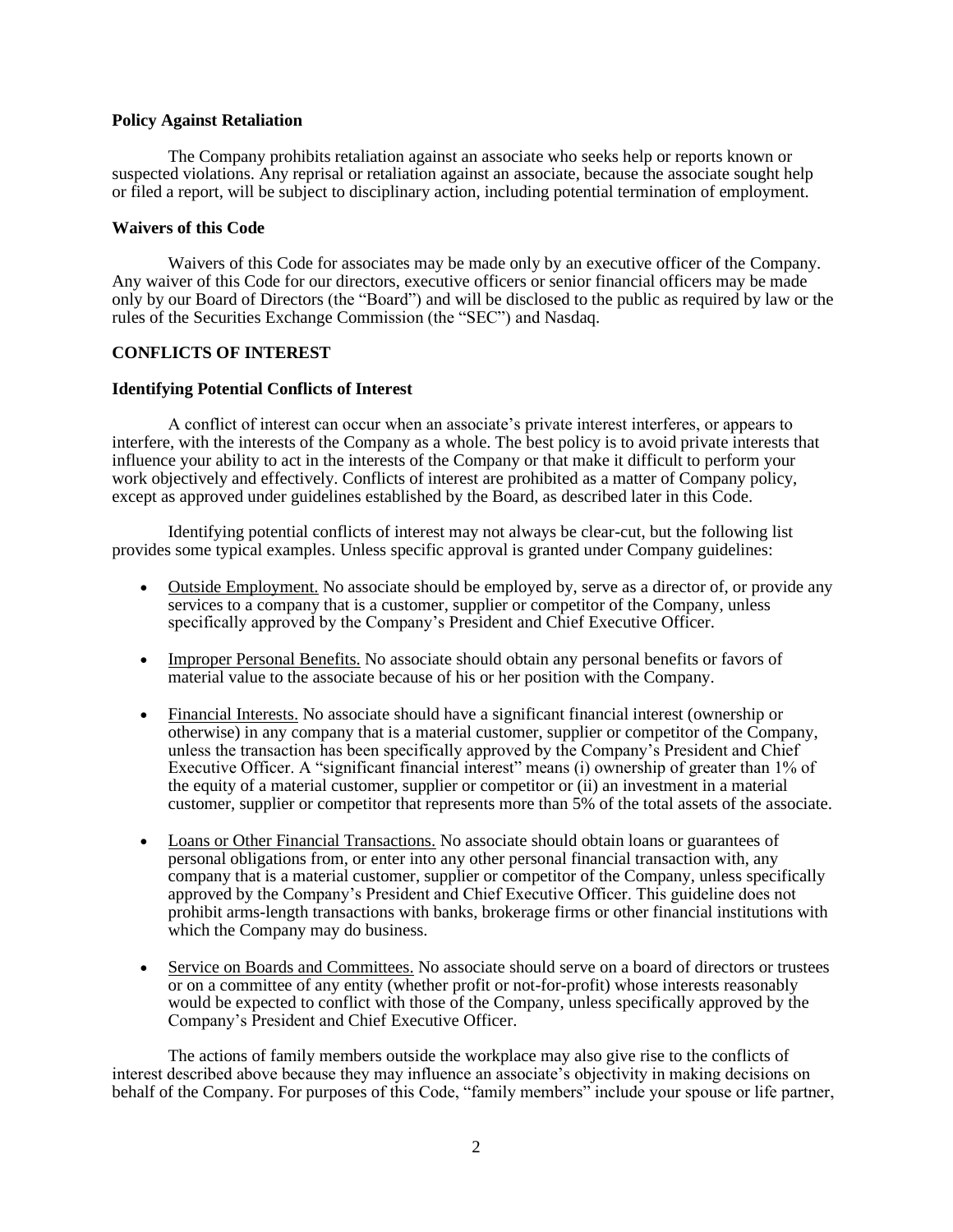parents, children (whether such relationships are by blood or adoption), siblings, in-laws and steprelations and anyone who resides in your home (other than a tenant or employee).

If any of the foregoing circumstances apply to a director, executive officer or principal financial officer, then specific approval (when allowed) must be obtained from our Board or the Audit Committee.

If you are uncertain whether a particular company is a material customer, supplier or competitor, please contact the Chief Financial Officer for assistance.

# **Director Conflicts of Interest**

Directors must avoid any conflicts or appearance of any conflicts of interest between the director and the Company. "Conflicts of interest" can, but are not limited, to occur when:

- A director's personal interest is adverse to—or may appear to be adverse to—the interests of the Company as a whole.
- A director, or a person closely related to a director<sup>1</sup>, receives improper personal benefits as a result of his or her position as a director of the Company.

A director shall also recuse him or herself from any Board decision involving another firm or company with which the director is affiliated.

Other examples of conflicts that directors also must avoid include:

- Relationship of Company with third-parties. Directors may not receive a personal benefit from a person or firm which is seeking to do business or to retain business with the Company, unless such a relationship is fully disclosed by the interested director and approved by the vote of the directors disinterested in the transaction.
- Compensation from non-Company sources. Directors may not accept compensation (in any form) for services performed by the director for the Company from any source other than the Company.
- Gifts. Directors may not offer, give or receive gifts from persons or entities that deal with the Company in those cases where any such gift is being made in order to influence a director's actions as a member of the Company's Board, or where acceptance of the gifts could create any appearance of a conflict of interest.
- Personal use of Company assets. Directors may not use Company assets, labor or information for personal use unless approved by disinterested directors, or as part of compensation.

Further, it is the responsibility of each director and prospective director to disclose to the Board any relationship that could impair his or her independence or any conflict of interest with the Company. Each director shall complete an annual questionnaire providing information necessary for the Company to assist the Board in reconfirming each director's independence and making required disclosures in the Company's Proxy Statement, where applicable.

<sup>1</sup> Persons closely related to a director can also include: a director's immediate family members; entities that the director serves as an officer, director, or in a position of an equivalent authority, any other person with whom the director has a close relationship, or as may be defined by regulation or law as may be amended.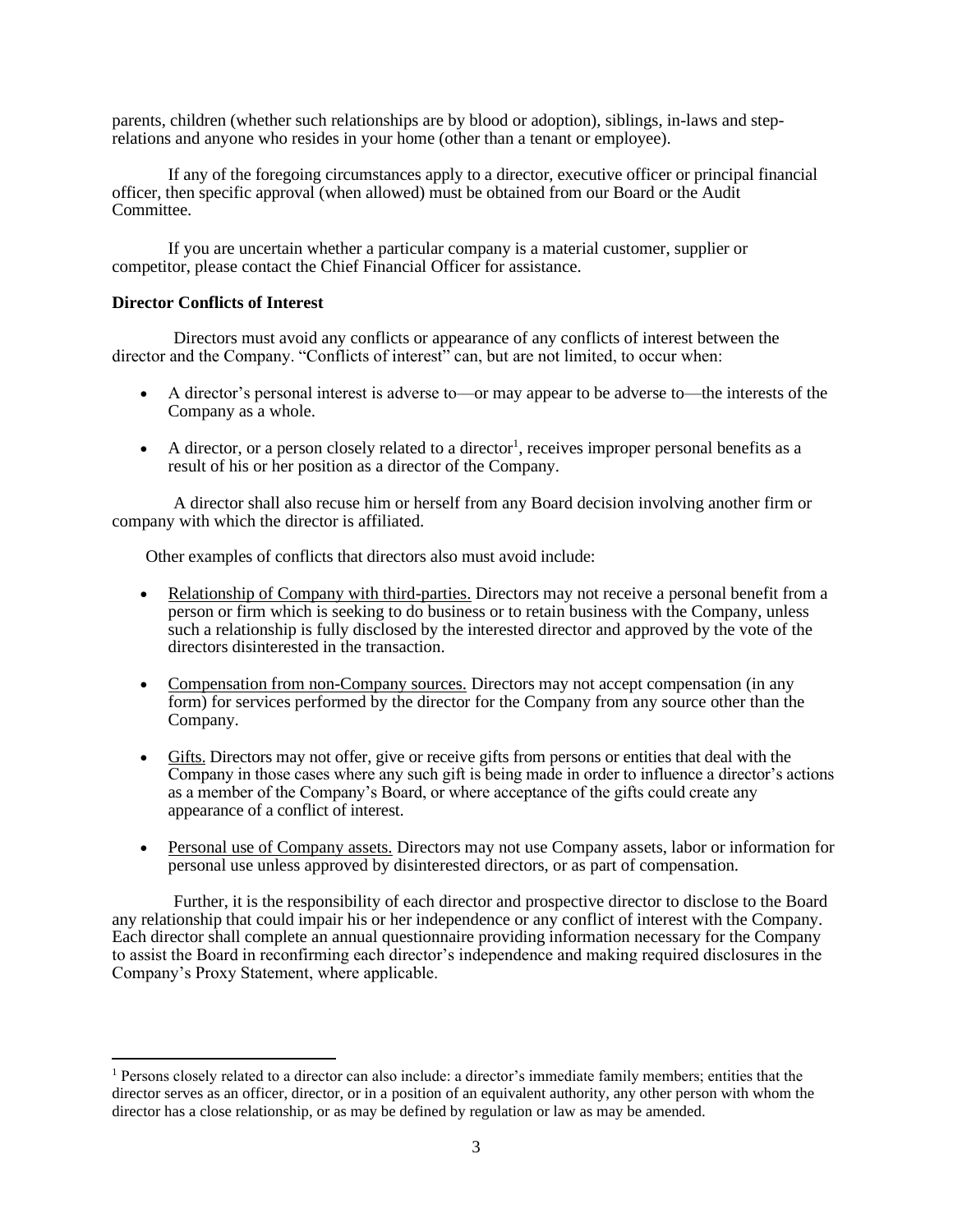# **Related Party Transactions**

Conflicts of interest that may arise among certain senior company personnel deserve special attention. In order to protect its interests and comply with SEC and stock exchange rules, the Company will review all transactions in which the following persons (known as "related parties") have a direct or indirect interest:

- the Company's executive officers, directors or nominees for election as a director,
- greater than 5 percent beneficial owner of the Company's common stock, or
- immediate family members of an executive officer or director, or of any nominee for director,

in each case, where the Company is a participant and the amount involved may be expected to exceed \$120,000 in any fiscal year. This requirement covers any arrangement or relationship, including indebtedness and guarantees, and the \$120,000 threshold is the total amount involved in any series of similar or related transactions.

## **Disclosure of Conflicts of Interest & Related Party Transactions**

The Company requires that associates disclose any situations that reasonably would be expected to give rise to a conflict of interest:

- Associates who are not related parties must report potential conflicts of interest to their supervisor or to the Chief Financial Officer. The conflict is prohibited unless and until approved by such persons.
- Related parties must disclose interested transactions (as described above) and any other potential conflicts of interest to the Board. Directors or nominees should address their disclosures to the Audit Committee and the Nominating & Corporate Governance Committee, while others should address their disclosures to the Audit Committee, except for compensation matters of executive management, which should be addressed to the Compensation Committee.

Detailed procedures for dealing with related party transactions (including standing pre-approval for certain types of transactions) may be established by the Board. In their absence, the following provisions apply:

- The applicable committee shall review the material facts of all interested transactions that require the committee's approval and either approve or disapprove of the entry into the transaction.
- If advance committee approval of an interested transaction is not feasible, then the transaction shall be considered and, if the committee determines it to be appropriate, ratified at the committee's next regularly scheduled meeting.

It is the policy of the Board that all interested transactions with related parties be subject to approval or ratification in accordance with these procedures.

# **Corporate Opportunities**

Associates, officers and directors are prohibited from taking for themselves personally opportunities that are discovered through the use of corporate property, information or position without the consent of the Board. No associate may use corporate property, information, or position for improper personal gain, and no associate may compete with the Company directly or indirectly. Associates, officers and directors owe a duty to the Company to advance its legitimate interests when the opportunity to do so arises.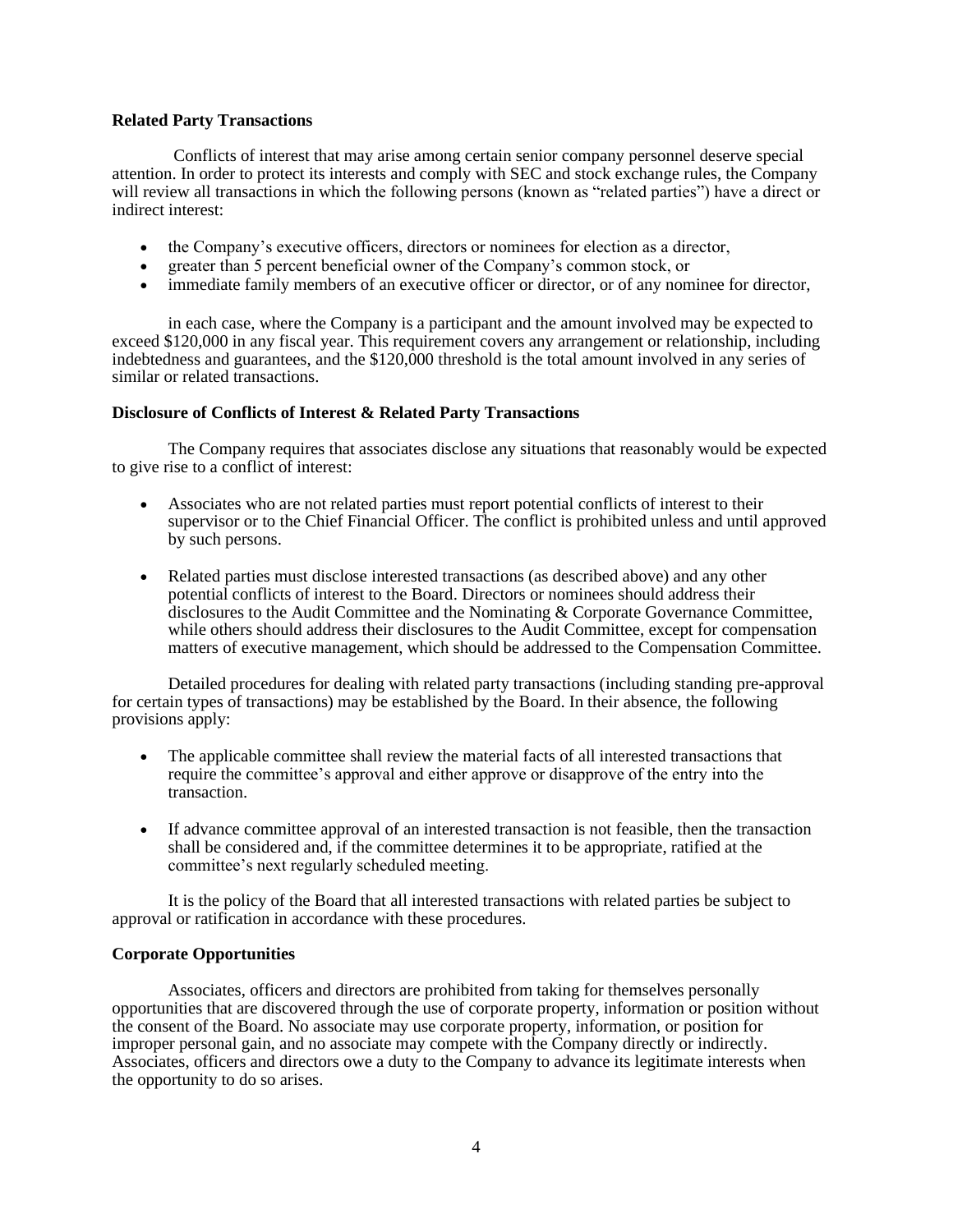## **Confidential Information**

Associates have access to a variety of confidential information while employed at the Company. Confidential information includes all non-public information that might be of use to competitors, or, if disclosed, harmful to the Company or its customers. Associates have a duty to safeguard all confidential information of the Company or third parties with which the Company conducts business, except when disclosure is authorized or legally mandated. An associate's obligation to protect confidential information continues after he or she leaves the Company. Unauthorized disclosure of confidential information could cause competitive harm to the Company or its customers and could result in legal liability to you and the Company.

Any questions or concerns regarding whether disclosure of Company information is legally mandated should be promptly referred to the Chief Financial Officer.

#### **COMPANY RECORDS**

Accurate and reliable records are crucial to our business. Our records are the basis of our earnings statements, financial reports and other disclosures to the public and guide our business decision-making and strategic planning. Company records include payroll, timecards, travel and expense reports, e-mails, accounting and financial data, measurement and performance records, electronic data files and all other records maintained in the ordinary course of our business. Company records are the property of the Company, not the associate who creates them.

All Company records must be complete, accurate and reliable in all material respects. Undisclosed or unrecorded funds, payments or receipts are inconsistent with our business practices and are prohibited. You are responsible for understanding and complying with our record-keeping policy. Ask your supervisor if you have any questions.

## **ACCURACY OF FINANCIAL REPORTS AND OTHER PUBLIC COMMUNICATIONS**

As a public company we are subject to various securities laws, regulations and reporting obligations. Both federal law and our policies require the disclosure of accurate and complete information regarding the Company's business, financial condition and results of operations which may be filed with, or submitted to, the SEC and other regulators or disseminated publicly. Inaccurate, incomplete or untimely reporting will not be tolerated and can severely damage the Company and result in legal liability.

The Company's senior financial officers and other associates working in the Accounting Department have a special responsibility to ensure that all of our financial disclosures are full, fair, accurate, timely and understandable. These associates must understand and strictly comply with generally accepted accounting principles and all standards, laws and regulations for accounting and financial reporting of transactions, estimates and forecasts. Any direct or indirect attempt to fraudulently influence, coerce, manipulate or mislead the Company's independent public accountants is strictly forbidden and will be deemed a severe violation of this Code.

Any associate or interested party who has a concern about the Company's compliance with securities laws, financial reporting, accounting, internal controls or auditing matters should communicate that concern directly to the Chief Financial Officer, outside legal counsel or to the Company's Audit Committee (through the Audit Committee Chairperson). Such communications may be confidential or anonymous, and may be e-mailed or submitted in writing to the addresses shown at the end of this Code. While you need not identify yourself to report your concerns, providing specific information will facilitate a thorough investigation.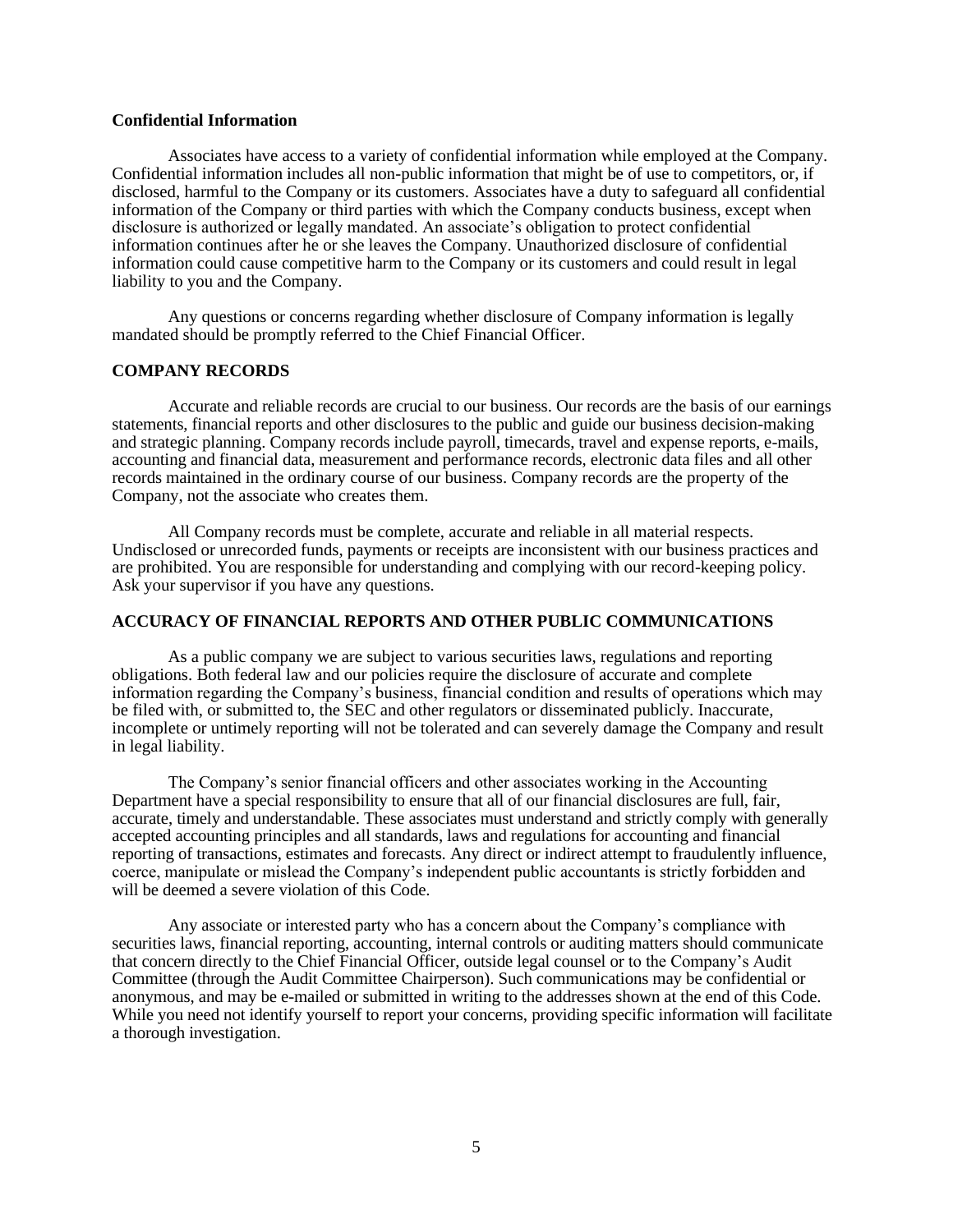# **COMPLIANCE WITH LAWS AND REGULATIONS**

Each associate has an obligation to comply with all laws, rules and regulations applicable to the Company operations. These include, without limitation, laws covering bribery and kickbacks, copyrights, patents, trademarks and trade secrets, information privacy, insider trading, illegal political contributions, antitrust prohibitions, foreign corrupt practices, offering or receiving gratuities, environmental hazards, employment discrimination or harassment, occupational health and safety, false or misleading financial information or misuse of corporate assets. You are expected to understand and comply with all laws, rules and regulations that apply to your job position. If any doubt exists about whether a course of action is lawful, you should seek advice from your supervisor or the Chief Financial Officer.

# **COMPLIANCE WITH INSIDER TRADING LAWS**

Company associates are prohibited from trading in the stock or other securities of Hibbett while in possession of material, non-public information about Hibbett. In addition, Company associates are prohibited from recommending, "tipping" or suggesting that anyone else buy or sell stock or other securities of Hibbett on the basis of material, non-public information. Company associates who obtain material non-public information about another company in the course of their employment are prohibited from trading in the stock or securities of the other company while in possession of such information or "tipping" others to trade based on such information.

Insider trading is a crime, penalized by fines of up to \$5,000,000 and 20 years in jail for individuals. In addition, the SEC may seek the imposition of a civil penalty of up to three times the profits made or losses avoided from the trading. Insider traders must also forfeit any profits made, and are often subjected to an injunction against future violations. Finally, insider traders may be subjected to civil liability in private lawsuits as well as disciplinary action by the Company, up to and including termination of employment. Employers and other controlling persons (including supervisory personnel) are also at risk under U.S. securities laws. Controlling persons may, among other things, face penalties of the greater of \$2,000,000, subject to an annual inflation adjustment, or three times the profits made or losses avoided.

Information is "non-public" if it has not been made generally available to the public by means of a press release or other means of widespread distribution. Information is "material" if a reasonable investor would consider it important in a decision to buy, hold or sell stock or other securities. As a rule of thumb, any information that would affect the value of stock or other securities should be considered material. Examples of information that is generally considered "material" include:

- Financial performance, especially earnings, or any event that could have a significant impact on financial results.
- Company projections and strategic plans.
- Potential acquisitions or mergers with another company.
- Potential sale of Company, Company assets or subsidiaries.
- Significant changes in sales trends.
- Significant changes or developments in supplies or inventory.
- Significant changes or developments with key vendor.
- Significant new product announcement.
- Stock splits, public or private securities/debt offerings or changes in the Company's dividend policies.
- Significant labor disputes or negotiations.
- Changes in senior management.
- Significant exposure due to actual or threatened litigation or the resolution of such litigation.
- Governmental, accounting or other regulatory activities that could impact the business.
- Significant pricing changes.
- Impending bankruptcy or financial liquidity problems.
- Significant cybersecurity events, including cyber-attacks that result in security breaches or business disruption.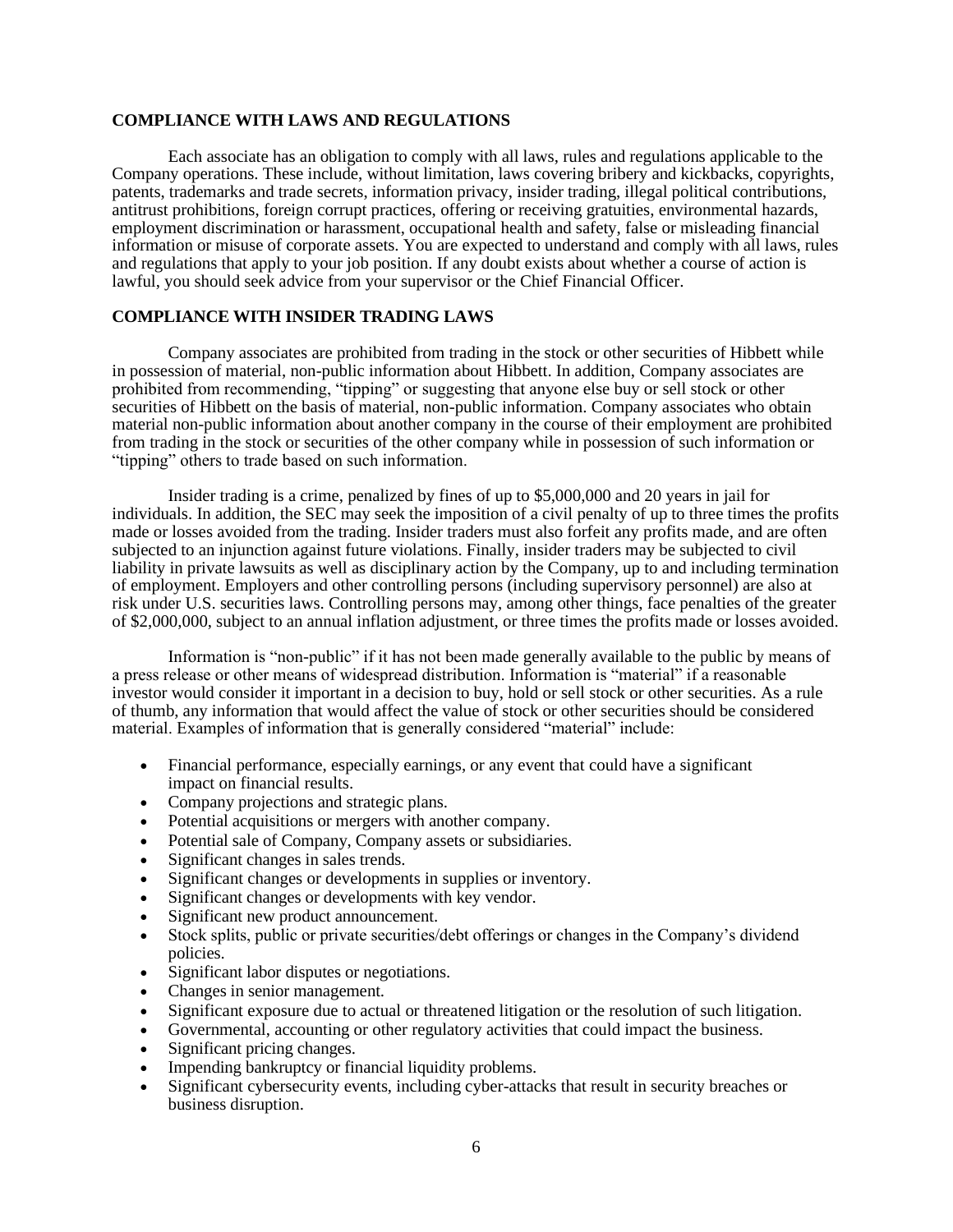The laws against insider trading are specific and complex. Any questions about information you may possess or about any dealings you have had in the Company's securities should be promptly brought to the attention of the Company's Investor Relations department.

# **PUBLIC COMMUNICATIONS AND REGULATIONS REGARDING FAIR DISCLOSURE**

### **Public Communications Generally**

The Company places a high value on its credibility and reputation in the community. What is written or said about the Company in the news media and investment community directly impacts our reputation, positively or negatively. Our policy is to provide timely, accurate and complete information in response to public requests (media, analysts, etc.), consistent with our obligations to maintain the confidentiality of competitive and proprietary information and to prevent selective disclosure of marketsensitive financial data. To ensure compliance with this policy, all news media or other public requests for information regarding the Company should be directed to the Company's Investor Relations department. The Investor Relations department will work with you and the appropriate personnel to evaluate and coordinate a response to the request.

### **Compliance with Regulation FD**

In connection with its public communications, the Company is required to comply with a rule under the federal securities laws referred to as Regulation FD (which stands for "fair disclosure"). Regulation FD provides that, when we disclose material, non-public information about the Company to securities market professionals or stockholders (where it is reasonably foreseeable that the stockholders will trade on the information), we must also disclose the information to the public. "Securities market professionals" generally include analysts, institutional investors and other investment advisors.

To ensure compliance with Regulation FD, we have designated the following officials as "Company Spokespersons:"

- Chief Executive Officer and President
- Chief Financial Officer
- Executive Vice President, Merchandising
- Director of Investor Relations

Only Company Spokespersons are authorized to disclose information about the Company in response to requests from securities market professionals or stockholders. If you receive a request for information from any securities market professionals or stockholders, promptly contact the Investor Relations department to coordinate a response to such request.

Company associates who regularly interact with securities market professionals are specifically covered by Regulation FD and have a special responsibility to understand and comply with Regulation FD. Contact the Investor Relations department if you have any questions about the scope or application of Regulation FD.

## **EMPLOYMENT PRACTICES**

The Company pursues fair employment practices in every aspect of its business. The following is intended to be a summary of our employment policies and procedures. Copies of our detailed policies are available from the Company's Vice President of Human Resources. Company associates must comply with all applicable labor and employment laws, including anti-discrimination laws and laws related to freedom of association and privacy. It is your responsibility to understand and comply with the laws, regulations and policies that are relevant to your job. Failure to comply with labor and employment laws can result in civil and criminal liability against you and the Company, as well as disciplinary action by the Company, up to and including termination of employment. You should contact your supervisor or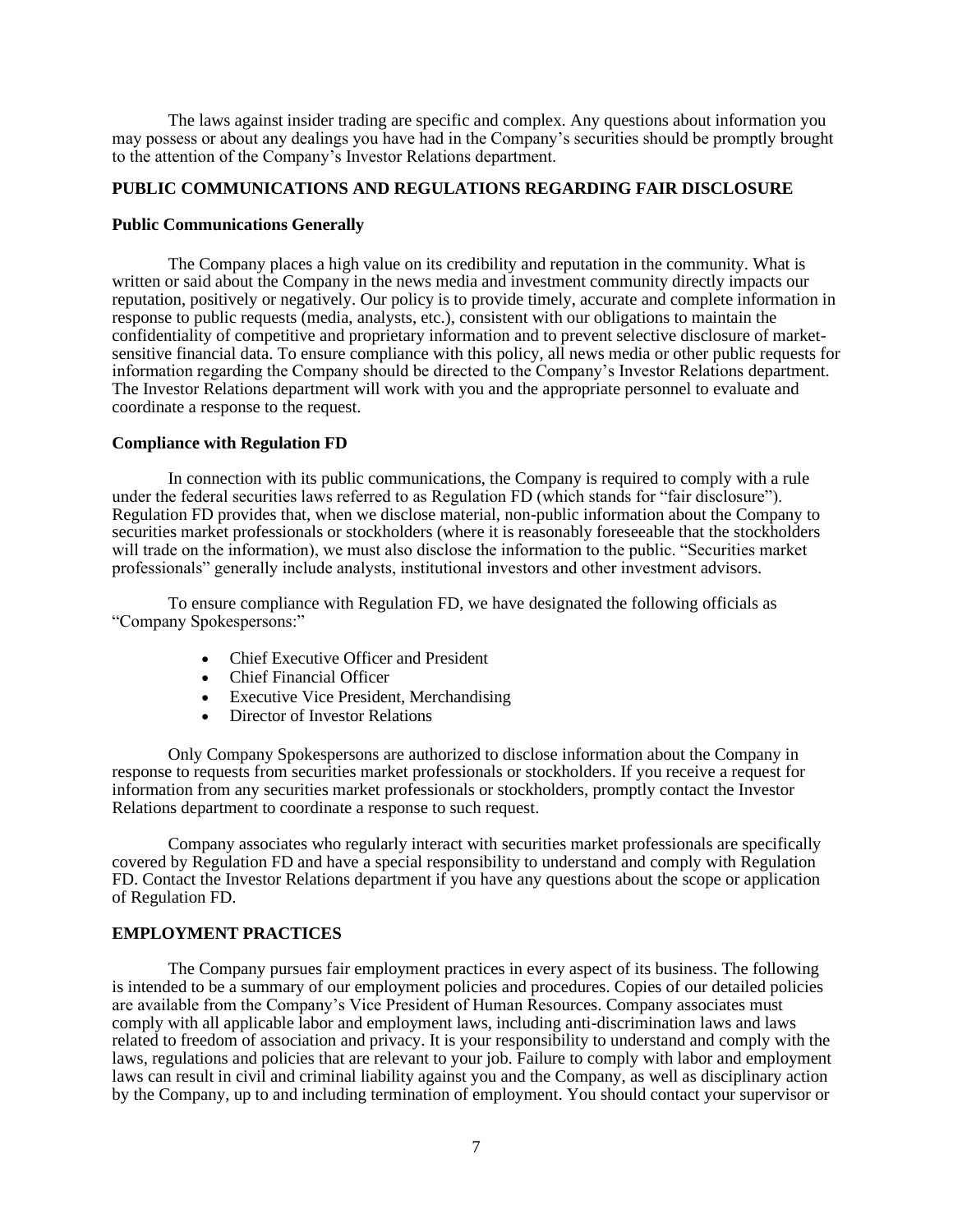the Company's Vice President of Human Resources if you have any questions about the laws, regulations and policies that apply to you.

#### **Harassment and Discrimination**

The Company is committed to providing equal opportunity and fair treatment to all individuals on the basis of merit, without discrimination because of race, color, religion, national origin, sex (including pregnancy), age, disability, veteran status, gender identity, sexual orientation or other characteristic protected by law. The Company prohibits harassment in any form, whether physical or verbal and whether committed by supervisors, non-supervisory personnel or non-associates.

If you have any complaints about discrimination or harassment, report such conduct to the Company's Vice President of Human Resources or call the Hibbett Ethics and Compliance Hotline (Navex Global) at 1-855-247-4422. If additional assistance is needed, contact the Company's Vice-President of Human Resources. All complaints will be treated with sensitivity and discretion. The Company's Vice President of Human Resources and the Company will protect your confidentiality to the extent possible, consistent with law and the Company's need to investigate your concern. Where our investigation uncovers harassment or discrimination, we will take prompt corrective action, which may include disciplinary action by the Company, up to and including, termination of employment. The Company strictly prohibits retaliation against an associate who, in good faith, files a compliant.

Any member of management who has reason to believe that an associate has been the victim of harassment or discrimination or who receives a report of alleged harassment or discrimination is required to report it to the Company's Vice President of Human Resources immediately.

# **VENDOR AND GOVERNMENT RELATIONS**

Under no circumstances is it acceptable to offer, give, solicit or receive any form of bribe, kickback or inducement. No one should ever use anything that belongs to the Company for illegal, unethical or improper purposes. Associates should never accept any type of payment from vendors, customers or competitors. For more guidance regarding the acceptance of gifts, entertainment and other gratuities, please see the Conflicts of Interest section in this document.

Company associates and agents are also prohibited from offering anything of value to officials, political parties or candidates in the United States or in foreign countries in return for favors for a company. Associates are required to report promptly to their supervisor any request made by any governmental or political party official or candidate or any representative of such a person for a payment or other benefit covered by this policy and any other actions taken to induce such a payment or benefit.

#### **POLITICAL ACTIVITIES**

We do not abuse our corporate standing to influence political issues, nor do we become involved in unethical political activities. We do, however, express our opinion on local and national issues that affect our business.

The Company respects and supports everyone's right to participate in the political process and in political activities. Any decisions on whether or not to contribute time, money or resources to any political activity are entirely personal and voluntary, but must not interfere with employment.

No one should, on the Company's behalf, solicit during work hours or on Company property. This prohibition includes the solicitation of contributors for any political party, organization, committee, candidate, cause, etc.

# **GETTING MORE INFORMATION AND REPORTING VIOLATIONS**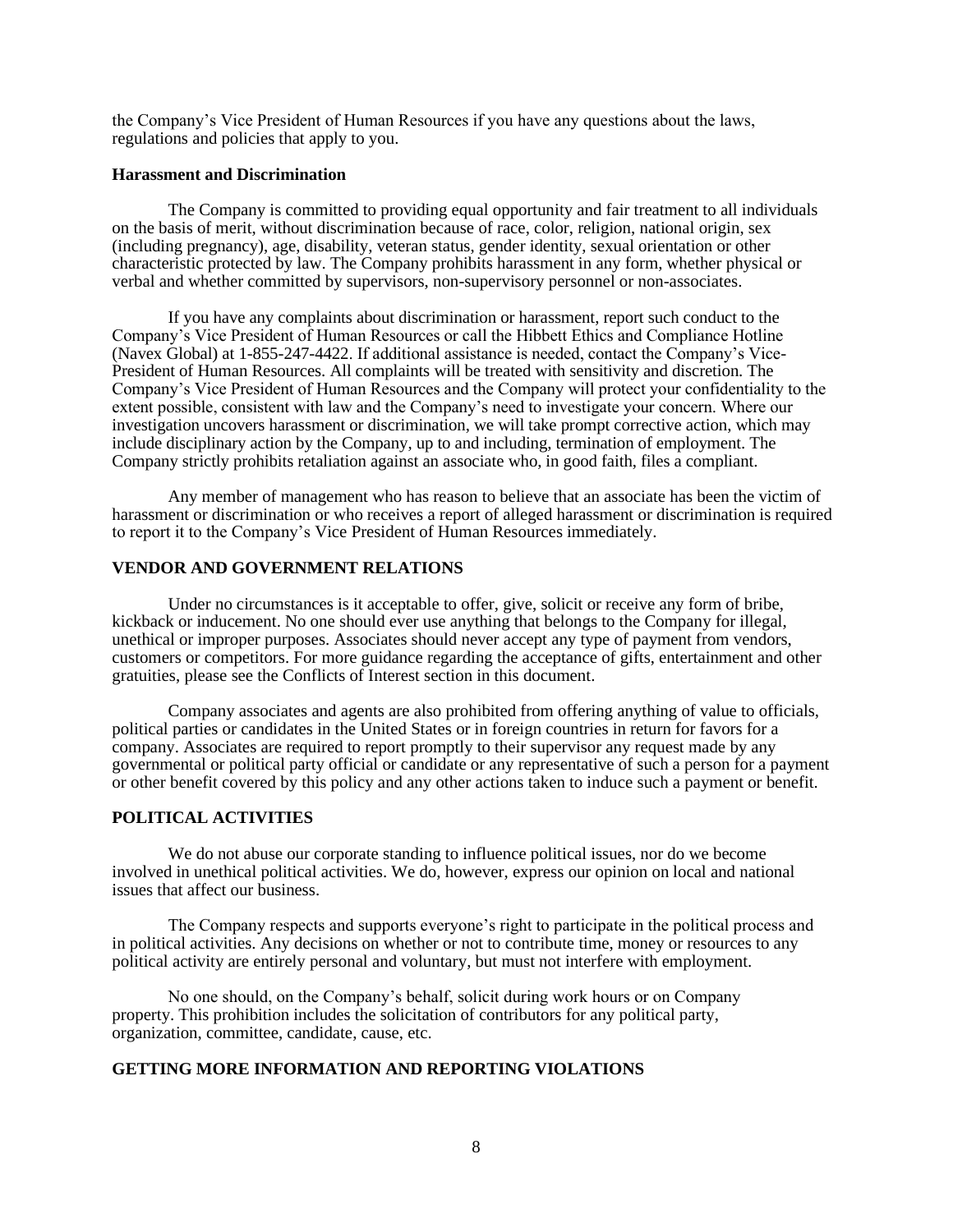We are committed to operating our business with the highest level of integrity and ethical standards. If an improper practice or irregularity occurs within the Company, we will undertake any necessary corrective action, take appropriate steps to prevent recurrence, and make any necessary disclosure of the improper practices or irregularities to the appropriate governmental authorities.

We need everyone's vigilance to maintain our high ethical standards. Each associate is responsible for reporting to the company any circumstances believed to be a violation of the Code of Business Conduct and Ethics. Those who report violations in good faith will not risk retaliation. However, the reporting of a violation will not excuse the violation itself.

You may report violations in any of several ways. Please use whichever method you feel most comfortable with.

- Report the matter to your supervisor. In cases involving discrimination or harassment, contact the Company's Vice President of Human Resources or call the Hibbett Ethics and Compliance Hotline (Navex Global) at 1-855-247-4422.
- Call the Hibbett Ethics and Compliance Hotline (Navex Global) at 1-855-247-4422.
- Contact Hibbett Management (Mail address: 2700 Milan Court, Birmingham, Alabama 35211, telephone: (205) 942-4292):
	- o Vice President of Human Resources
	- o Investor Relations department
	- o Chief Financial Officer
- Contact the Company's legal counsel:
	- o David M. Benck, Senior Vice President & General Counsel Hibbett Retail, Inc. 2700 Milan Court Birmingham, AL 35211 Telephone: (205)-912-7369
- Write to our Audit Committee Chairperson in care of the Investor Relations department (2700) Milan Court, Birmingham, AL 35211) (for concerns regarding the Company's compliance with securities law, financial reporting or accounting practices only).

We will hold all reports of possible violations in the strictest confidence. Our Ethics and Compliance Hotline is secure and confidential. E-mail and US mail addressed to the above individuals will also be handled to protect your privacy, to the extent practical and in compliance with our legal obligations. We will promptly investigate all reports of possible violations. If appropriate, we will notify you of our findings if the report was not made anonymously.

### **Reporting of Financial Concerns to the Audit Committee**

Any associate or interested party who has a concern about the Company's compliance with securities laws, financial reporting, accounting, internal controls or auditing matters should communicate that concern directly to the Chief Financial Officer, the Company's outside legal counsel or to the Company's Audit Committee (through the Audit Committee Chairperson). Such communications may be confidential or anonymous, and may be e-mailed or submitted in writing to the addresses shown above. While you need not identify yourself to report your concerns, providing specific information will facilitate a thorough investigation.